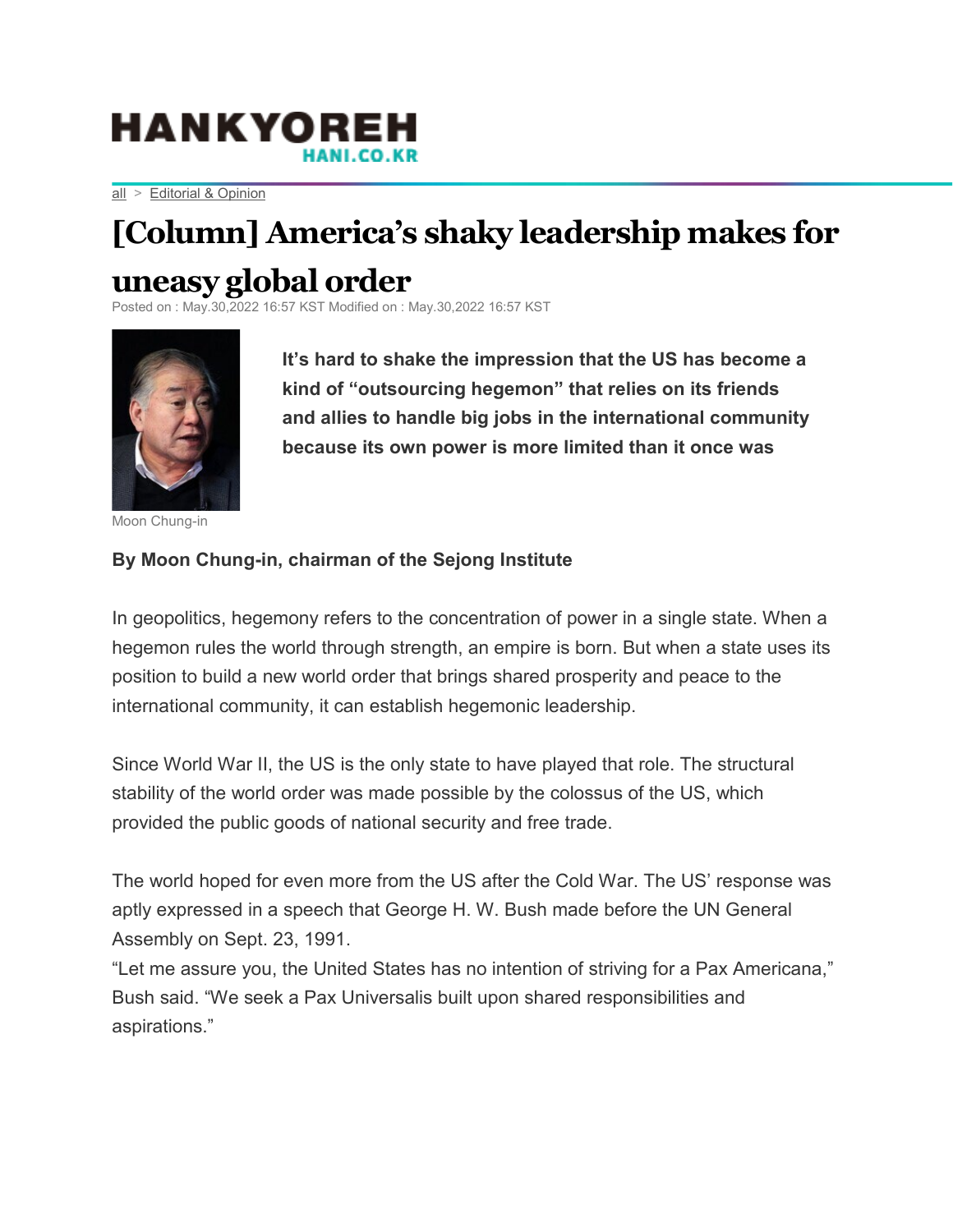Bush was expressing the US' commitment to seeking world peace through the UN, rather than hegemony of its own. That was the US' vision of being a "benevolent hegemon" that would create world peace and shared prosperity through cooperation with the international community, while also enjoying the hegemonic advantages of a unipolar older.

But the US' response changed after Sept. 11, 2001. Al-Qaida's terror attack on the US heartland and the loss of innocent lives enraged the American government and the American people. Under the influence of the neocons, President George W. Bush adhered to a moral absolutism that divided the world into good and evil based on American values, a hegemonic unilateralism that rejected the UN and the multilateral order, and an aggressive realism that sought to launch preemptive strikes at any signs of terrorism.

That was the background of the US' invasions of Afghanistan and Iraq. It signified that the US had changed from a benevolent hegemon to an imperious and vengeful one.

The inauguration of Barack Obama as US president in January 2009 marked the beginning of a new foreign policy. Obama proclaimed a move from moral absolutism to a foreign policy of empathy and inclusion and from unilateralism to multilateral cooperation, as well as a transition to the liberal stance of resolving major issues in the world through cooperation with friends and allies.

But there were few signs of hegemonic leadership in Obama's foreign policy. While he withdrew American troops from Iraq, he kept them in Afghanistan, and his rhetoric about a nuclear-free world and a no-first-use nuclear doctrine ultimately came to nothing.

In fact, it was Obama who unveiled the "pivot to Asia" in response to the rise of China, intimating a reversion to Cold War tensions. This ambivalent stance of advocating liberalism while maneuvering alliances to maintain American advantages can be described as a "hedging hegemon."

Obama was followed by Donald Trump, who didn't have the slightest interest in hegemonic leadership. Under his mantra of "America First," Trump rejected multilateral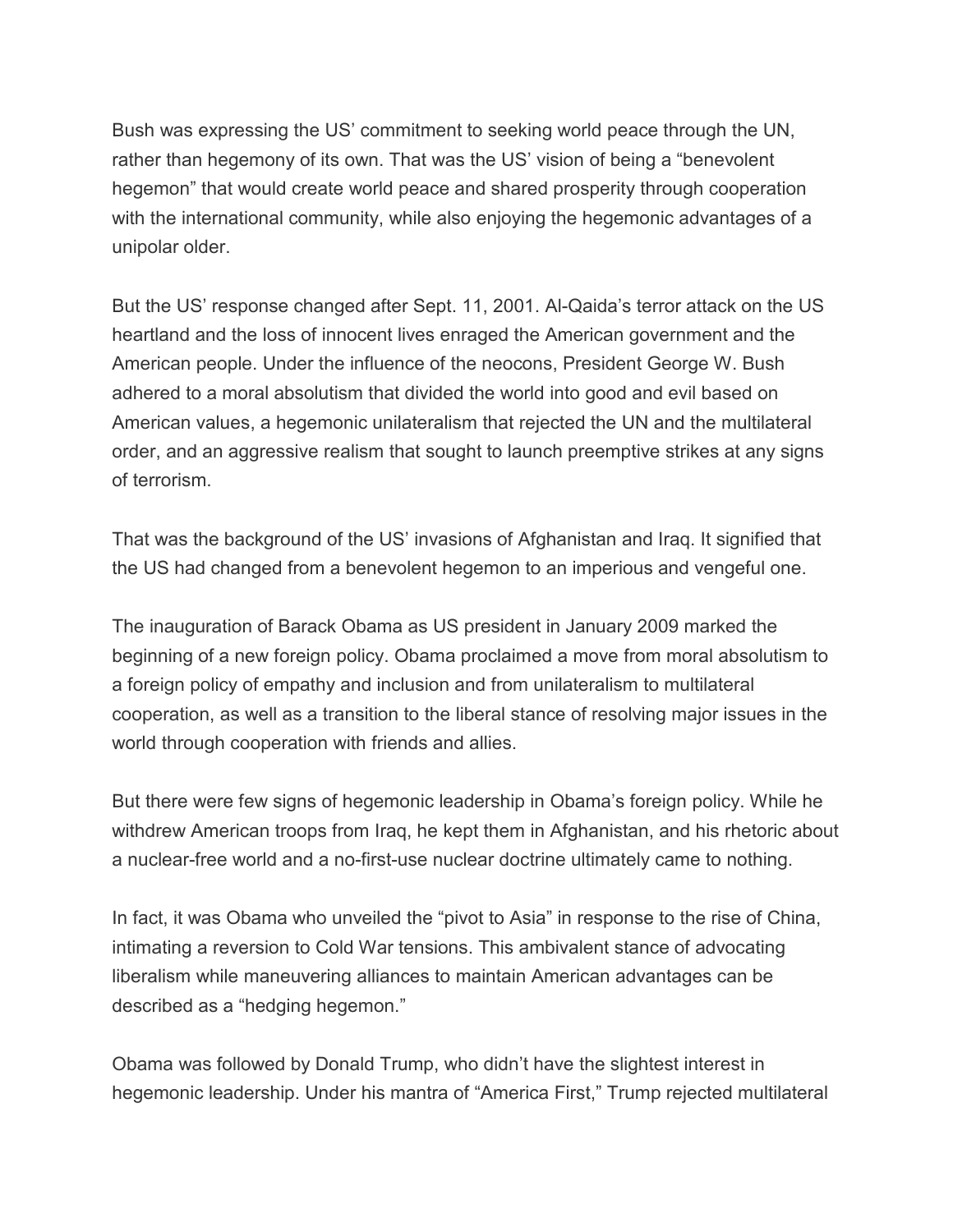cooperation and slammed American allies for getting a "free ride," according to his transactional viewpoint. That was made evident by Trump's remarks that the US would no longer serve as the "world's policeman."

Trump advocated American strength, but that was aimed at unilaterally supporting the US' national interest, rather than at stabilizing the world order. The US was no longer a hegemonic leader, but merely a self-centered superpower. That was the greatest deviation in the history of American foreign policy.

What of President Joe Biden, who visited South Korea last week? The Biden administration has vocally advocated restoring a world order based on rules and norms and strengthening alliances and multilateral cooperation. The goal is to meet new geopolitical and geo-economic challenges through close cooperation with friends and allies, while recognizing the limits of American power.

The US is forging a coalition of liberal democracies against the authoritarian axis of countries like China and Russia while asking friends and allies to join and commit to that coalition to restore American competitiveness and secure its economic security. That's the crux of the Biden administration's concept of a "comprehensive strategic alliance."

At the same time, it's hard to shake the impression that the US has become a kind of "outsourcing hegemon" that relies on its friends and allies to handle big jobs in the international community because its own power is more limited than it once was.

The US' hegemonic leadership is sine qua non for global peace, prosperity and stability. The goals of that leadership may well be adjusted in line with changes and challenges at home and abroad.

But there have been irregularities in US' leadership over the last 40 years, and every incidence of volatility in the center has been nerve-racking for the world.

Is the ideal of "benevolent hegemon" proposed by George H. W. Bush no longer feasible? Is it foolish to dream of a grand strategy of inclusion, empathy, joint security and peace, rather than parochial security and rejection of difference?